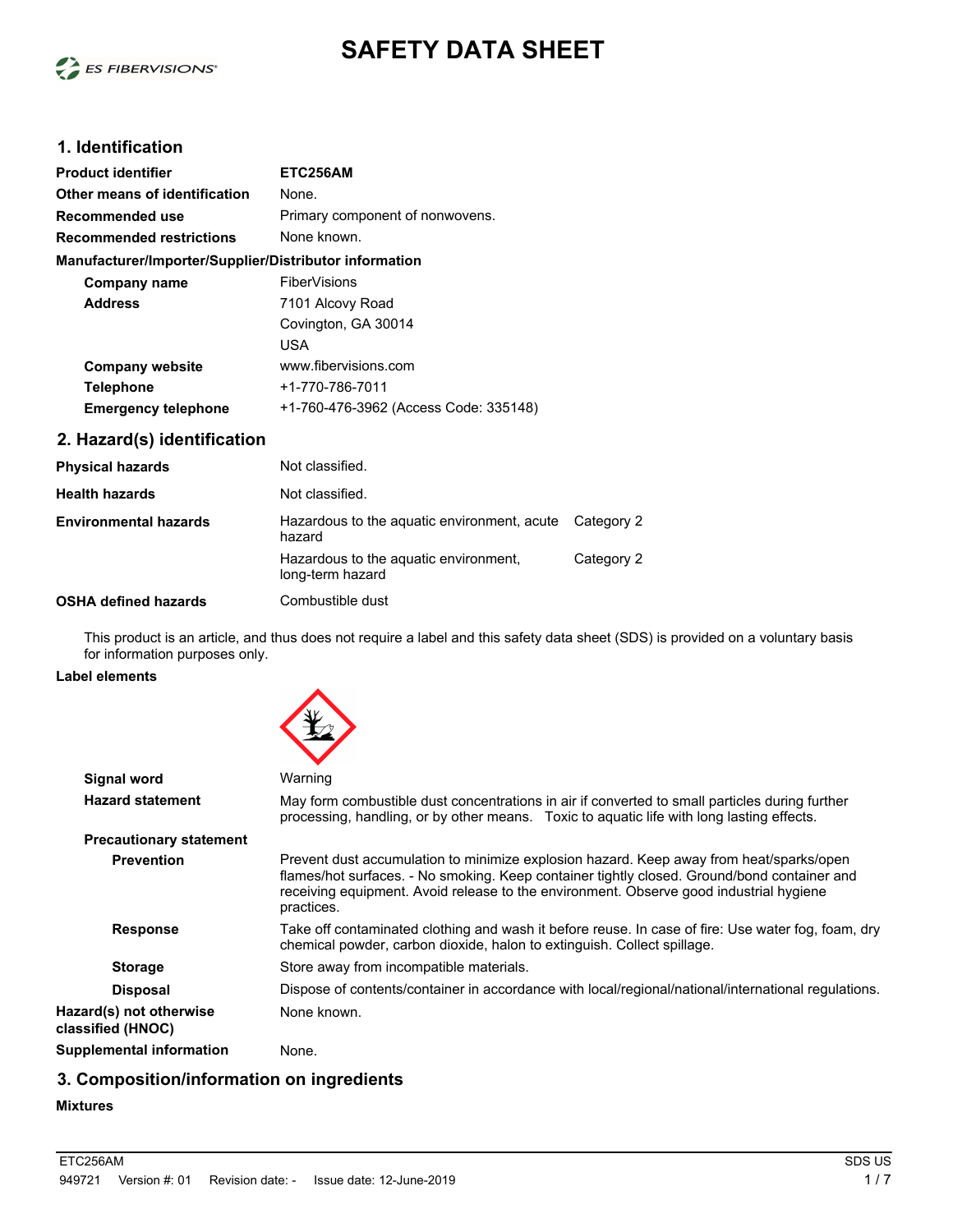| <b>Chemical name</b>                                                         |                                                                                                                                                                                                                                                                                                                                                                                                                                                                                                                                                                                                                                                                             | <b>CAS number</b>   | $\%$  |
|------------------------------------------------------------------------------|-----------------------------------------------------------------------------------------------------------------------------------------------------------------------------------------------------------------------------------------------------------------------------------------------------------------------------------------------------------------------------------------------------------------------------------------------------------------------------------------------------------------------------------------------------------------------------------------------------------------------------------------------------------------------------|---------------------|-------|
| Polypropylene and polyester<br>bicomponent fiber*                            |                                                                                                                                                                                                                                                                                                                                                                                                                                                                                                                                                                                                                                                                             | Proprietary mixture | 97.25 |
| Antimicrobial                                                                |                                                                                                                                                                                                                                                                                                                                                                                                                                                                                                                                                                                                                                                                             | Proprietary         | 2.75  |
| <b>Composition comments</b>                                                  | All concentrations are in percent by weight unless otherwise indicated.                                                                                                                                                                                                                                                                                                                                                                                                                                                                                                                                                                                                     |                     |       |
|                                                                              | *99% of fiber is composed of polyester (CAS: 025038-59-9) and polyethylene (CAS: 25213-02-9 or<br>262221-73-8 or 2508-34-7 or 9002-88-4).<br>The remaining 1% are trade secret additives.                                                                                                                                                                                                                                                                                                                                                                                                                                                                                   |                     |       |
| 4. First-aid measures                                                        |                                                                                                                                                                                                                                                                                                                                                                                                                                                                                                                                                                                                                                                                             |                     |       |
| <b>Inhalation</b>                                                            | In case of inhalation of dust: Move to fresh air. Call a physician if symptoms develop or persist.                                                                                                                                                                                                                                                                                                                                                                                                                                                                                                                                                                          |                     |       |
| <b>Skin contact</b>                                                          | Wash off with soap and water. Get medical attention if irritation develops and persists.                                                                                                                                                                                                                                                                                                                                                                                                                                                                                                                                                                                    |                     |       |
| Eye contact                                                                  | Do not rub eyes. Rinse with water. Get medical attention if irritation develops and persists.                                                                                                                                                                                                                                                                                                                                                                                                                                                                                                                                                                               |                     |       |
| Ingestion                                                                    | Rinse mouth. Get medical attention if symptoms occur.                                                                                                                                                                                                                                                                                                                                                                                                                                                                                                                                                                                                                       |                     |       |
| <b>Most important</b><br>symptoms/effects, acute and<br>delayed              | Dusts may irritate the respiratory tract, skin and eyes. May cause allergic skin disorders in<br>sensitive individuals.                                                                                                                                                                                                                                                                                                                                                                                                                                                                                                                                                     |                     |       |
| Indication of immediate<br>medical attention and special<br>treatment needed | Treat symptomatically.                                                                                                                                                                                                                                                                                                                                                                                                                                                                                                                                                                                                                                                      |                     |       |
| <b>General information</b>                                                   | Ensure that medical personnel are aware of the material(s) involved, and take precautions to<br>protect themselves.                                                                                                                                                                                                                                                                                                                                                                                                                                                                                                                                                         |                     |       |
| 5. Fire-fighting measures                                                    |                                                                                                                                                                                                                                                                                                                                                                                                                                                                                                                                                                                                                                                                             |                     |       |
| Suitable extinguishing media                                                 | Avoid high pressure media which could cause the formation of a potentially explosible dust-air<br>mixture. Water fog. Foam. Dry chemical powder. Carbon dioxide (CO2). Halon. Apply<br>extinguishing media carefully to avoid creating airborne dust.                                                                                                                                                                                                                                                                                                                                                                                                                       |                     |       |
| Unsuitable extinguishing<br>media                                            | Do not use water jet as an extinguisher, as this will spread the fire.                                                                                                                                                                                                                                                                                                                                                                                                                                                                                                                                                                                                      |                     |       |
| Specific hazards arising from<br>the chemical                                | Explosion hazard: Avoid generating dust; fine dust dispersed in air in sufficient concentrations and<br>in the presence of an ignition source is a potential dust explosion hazard. During fire, gases<br>hazardous to health may be formed such as: Carbon oxides. Hydrocarbons. Aldehydes. Ketones.<br>Acrolein. Fatty acids.                                                                                                                                                                                                                                                                                                                                             |                     |       |
| Special protective equipment<br>and precautions for firefighters             | Self-contained breathing apparatus and full protective clothing must be worn in case of fire.                                                                                                                                                                                                                                                                                                                                                                                                                                                                                                                                                                               |                     |       |
| <b>Fire fighting</b><br>equipment/instructions                               | In case of fire and/or explosion do not breathe fumes. Move containers from fire area if you can do<br>so without risk. Prevent runoff from fire control or dilution from entering streams, sewers, or<br>drinking water supply.                                                                                                                                                                                                                                                                                                                                                                                                                                            |                     |       |
| <b>Specific methods</b>                                                      | Use standard firefighting procedures and consider the hazards of other involved materials.                                                                                                                                                                                                                                                                                                                                                                                                                                                                                                                                                                                  |                     |       |
| <b>General fire hazards</b>                                                  | Material will burn in a fire. If small particles are generated during further processing, handling, or<br>by other means, may form combustible dust concentrations in air.                                                                                                                                                                                                                                                                                                                                                                                                                                                                                                  |                     |       |
| 6. Accidental release measures                                               |                                                                                                                                                                                                                                                                                                                                                                                                                                                                                                                                                                                                                                                                             |                     |       |
| Personal precautions,<br>protective equipment and<br>emergency procedures    | Keep unnecessary personnel away. Keep people away from and upwind of spill/leak. Use only<br>non-sparking tools. Dust deposits should not be allowed to accumulate on surfaces, as these may<br>form an explosive mixture if they are released into the atmosphere in sufficient concentration.<br>Wear appropriate protective equipment and clothing during clean-up. Use a NIOSH/MSHA<br>approved respirator if there is a risk of exposure to dust/fume at levels exceeding the exposure<br>limits. Ensure adequate ventilation. Local authorities should be advised if significant spillages<br>cannot be contained. For personal protection, see section 8 of the SDS. |                     |       |
| <b>Methods and materials for</b><br>containment and cleaning up              | Eliminate all ignition sources (no smoking, flares, sparks, or flames in immediate area). Take<br>precautionary measures against static discharge. Use only non-sparking tools. Avoid dispersal of<br>dust in the air (i.e., clearing dust surfaces with compressed air). Collect dust using a vacuum<br>cleaner equipped with HEPA filter. Prevent product from entering drains. Stop the flow of material,<br>if this is without risk.                                                                                                                                                                                                                                    |                     |       |
|                                                                              | If product is not contaminated, scoop into clean containers for use. If product is contaminated,<br>scoop into containers and discard appropriately. Following product recovery, flush area with water.<br>Collect runoff for disposal as potential hazardous waste.                                                                                                                                                                                                                                                                                                                                                                                                        |                     |       |
|                                                                              | For waste disposal, see section 13 of the SDS.                                                                                                                                                                                                                                                                                                                                                                                                                                                                                                                                                                                                                              |                     |       |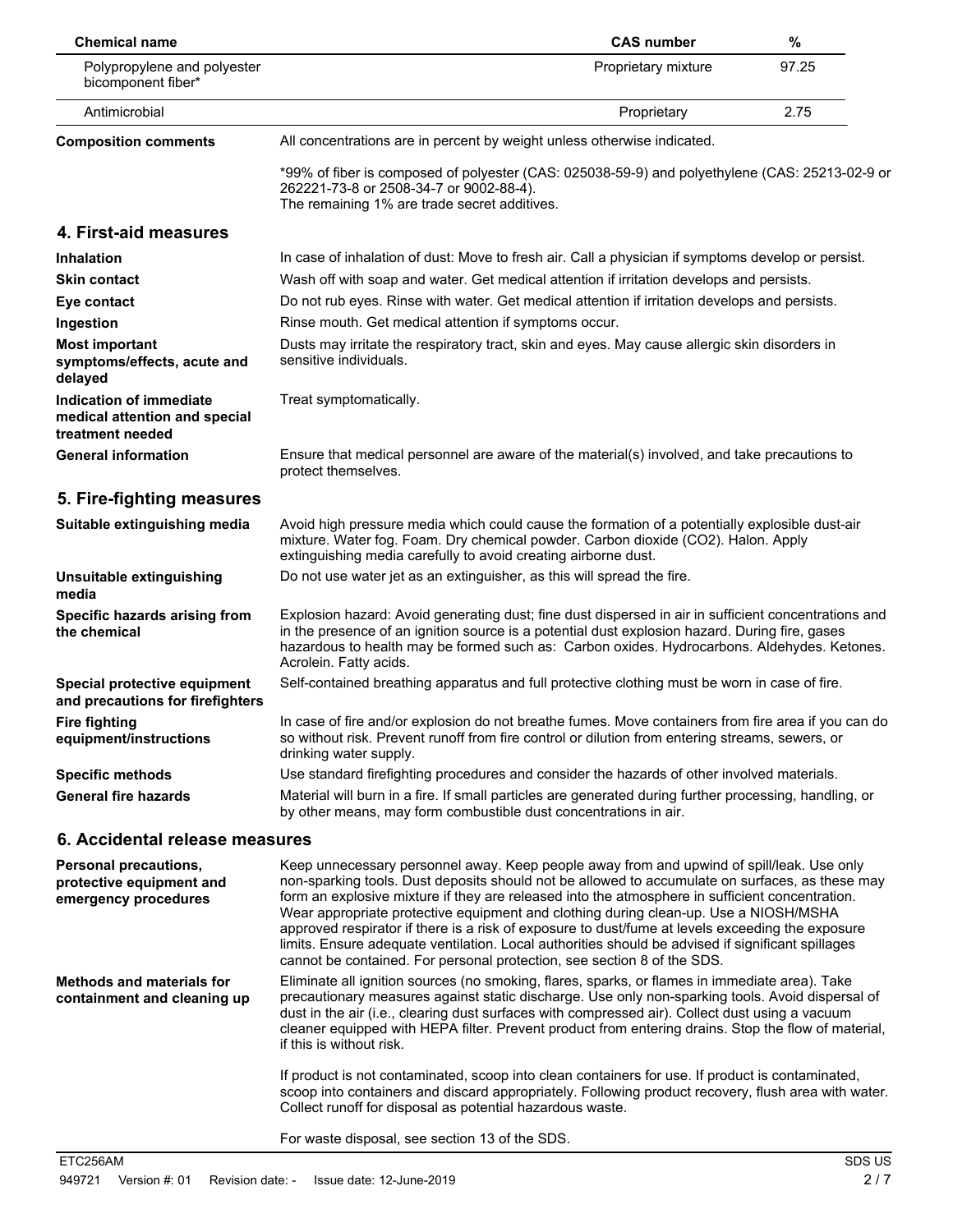| <b>Environmental precautions</b>                                | Avoid release to the environment. Inform appropriate managerial or supervisory personnel of all<br>environmental releases.                                                                                                                                                                                                                                                                                                                                                                                                                                                                                                                                                              |
|-----------------------------------------------------------------|-----------------------------------------------------------------------------------------------------------------------------------------------------------------------------------------------------------------------------------------------------------------------------------------------------------------------------------------------------------------------------------------------------------------------------------------------------------------------------------------------------------------------------------------------------------------------------------------------------------------------------------------------------------------------------------------|
| 7. Handling and storage                                         |                                                                                                                                                                                                                                                                                                                                                                                                                                                                                                                                                                                                                                                                                         |
| <b>Precautions for safe handling</b>                            | Minimize dust generation and accumulation. Avoid significant deposits of material, especially on<br>horizontal surfaces, which may become airborne and form combustible dust clouds and may<br>contribute to secondary explosions. Routine housekeeping should be instituted to ensure that<br>dusts do not accumulate on surfaces. Dry powders can build static electricity charges when<br>subjected to the friction of transfer and mixing operations. Provide adequate precautions, such as<br>electrical grounding and bonding, or inert atmospheres. Keep away from heat/sparks/open<br>flames/hot surfaces. - No smoking. Explosion-proof general and local exhaust ventilation. |
|                                                                 | Employees who have a history of skin disease or allergy should receive medical clearance prior to<br>employment involving direct contact with this product. Wear appropriate personal protective<br>equipment. Avoid release to the environment. Observe good industrial hygiene practices.                                                                                                                                                                                                                                                                                                                                                                                             |
| Conditions for safe storage,<br>including any incompatibilities | Keep containers tightly closed in a dry, cool and well-ventilated place. Store at temperature below<br>140 $\degree$ F (60 $\degree$ C). Store away from incompatible materials (see Section 10 of the SDS).                                                                                                                                                                                                                                                                                                                                                                                                                                                                            |

# **8. Exposure controls/personal protection**

#### **Occupational exposure limits**

| US. OSHA Table Z-3 (29 CFR 1910.1000)<br><b>Materials generated</b><br>during handling | <b>Type</b>                                                                                                                                                                                                                                                                                                                                                                                                                                                                                                                                                                                                                                                                                                                                                                                                                                     | <b>Value</b> | Form                  |
|----------------------------------------------------------------------------------------|-------------------------------------------------------------------------------------------------------------------------------------------------------------------------------------------------------------------------------------------------------------------------------------------------------------------------------------------------------------------------------------------------------------------------------------------------------------------------------------------------------------------------------------------------------------------------------------------------------------------------------------------------------------------------------------------------------------------------------------------------------------------------------------------------------------------------------------------------|--------------|-----------------------|
| Dust                                                                                   | <b>TWA</b>                                                                                                                                                                                                                                                                                                                                                                                                                                                                                                                                                                                                                                                                                                                                                                                                                                      | $5$ mg/m $3$ | Respirable fraction.  |
|                                                                                        |                                                                                                                                                                                                                                                                                                                                                                                                                                                                                                                                                                                                                                                                                                                                                                                                                                                 | 15 mg/m3     | Total dust.           |
|                                                                                        |                                                                                                                                                                                                                                                                                                                                                                                                                                                                                                                                                                                                                                                                                                                                                                                                                                                 | 50 mppcf     | Total dust.           |
|                                                                                        |                                                                                                                                                                                                                                                                                                                                                                                                                                                                                                                                                                                                                                                                                                                                                                                                                                                 | 15 mppcf     | Respirable fraction.  |
| <b>US. ACGIH Threshold Limit Values</b>                                                |                                                                                                                                                                                                                                                                                                                                                                                                                                                                                                                                                                                                                                                                                                                                                                                                                                                 |              |                       |
| <b>Materials generated</b><br>during handling                                          | <b>Type</b>                                                                                                                                                                                                                                                                                                                                                                                                                                                                                                                                                                                                                                                                                                                                                                                                                                     | Value        | Form                  |
| Dust                                                                                   | <b>TWA</b>                                                                                                                                                                                                                                                                                                                                                                                                                                                                                                                                                                                                                                                                                                                                                                                                                                      | $3$ mg/m $3$ | Respirable particles. |
|                                                                                        |                                                                                                                                                                                                                                                                                                                                                                                                                                                                                                                                                                                                                                                                                                                                                                                                                                                 | 10 mg/m3     | Inhalable particles.  |
| <b>Biological limit values</b>                                                         | No biological exposure limits noted for the ingredient(s).                                                                                                                                                                                                                                                                                                                                                                                                                                                                                                                                                                                                                                                                                                                                                                                      |              |                       |
| Appropriate engineering<br>controls                                                    | Explosion-proof general and local exhaust ventilation. Good general ventilation should be used.<br>Ventilation rates should be matched to conditions. If applicable, use process enclosures, local<br>exhaust ventilation, or other engineering controls to maintain airborne levels below recommended<br>exposure limits. It is recommended that all dust control equipment such as local exhaust<br>ventilation and material transport systems involved in handling of this product contain explosion<br>relief vents or an explosion suppression system or an oxygen-deficient environment. Ensure that<br>dust-handling systems (such as exhaust ducts, dust collectors, vessels, and processing<br>equipment) are designed in a manner to prevent the escape of dust into the work area (i.e., there<br>is no leakage from the equipment). |              |                       |
|                                                                                        | Individual protection measures, such as personal protective equipment                                                                                                                                                                                                                                                                                                                                                                                                                                                                                                                                                                                                                                                                                                                                                                           |              |                       |
| <b>Eye/face protection</b>                                                             | Unvented, tight fitting goggles should be worn in dusty areas.                                                                                                                                                                                                                                                                                                                                                                                                                                                                                                                                                                                                                                                                                                                                                                                  |              |                       |
| <b>Skin protection</b><br><b>Hand protection</b>                                       | Wear protective gloves.                                                                                                                                                                                                                                                                                                                                                                                                                                                                                                                                                                                                                                                                                                                                                                                                                         |              |                       |
| <b>Skin protection</b>                                                                 |                                                                                                                                                                                                                                                                                                                                                                                                                                                                                                                                                                                                                                                                                                                                                                                                                                                 |              |                       |
| <b>Other</b>                                                                           | Normal work clothing (long sleeved shirts and long trousers) are recommended.                                                                                                                                                                                                                                                                                                                                                                                                                                                                                                                                                                                                                                                                                                                                                                   |              |                       |
| <b>Respiratory protection</b>                                                          | If engineering controls do not maintain airborne concentrations below recommended exposure<br>limits (where applicable) or to an acceptable level (in countries where exposure limits have not<br>been established), an approved respirator must be worn. Use a NIOSH/MSHA approved respirator<br>if there is a risk of exposure to dust/fume at levels exceeding the exposure limits. If respirators are<br>used, a program should be instituted to assure compliance with OSHA 29 CFR 1910.134.                                                                                                                                                                                                                                                                                                                                               |              |                       |
| <b>Thermal hazards</b>                                                                 | Wear appropriate thermal protective clothing, when necessary.                                                                                                                                                                                                                                                                                                                                                                                                                                                                                                                                                                                                                                                                                                                                                                                   |              |                       |
| General hygiene<br>considerations                                                      | When using, do not eat, drink or smoke. Always observe good personal hygiene measures, such<br>as washing after handling the material and before eating, drinking, and/or smoking. Routinely<br>wash work clothing and protective equipment to remove contaminants.                                                                                                                                                                                                                                                                                                                                                                                                                                                                                                                                                                             |              |                       |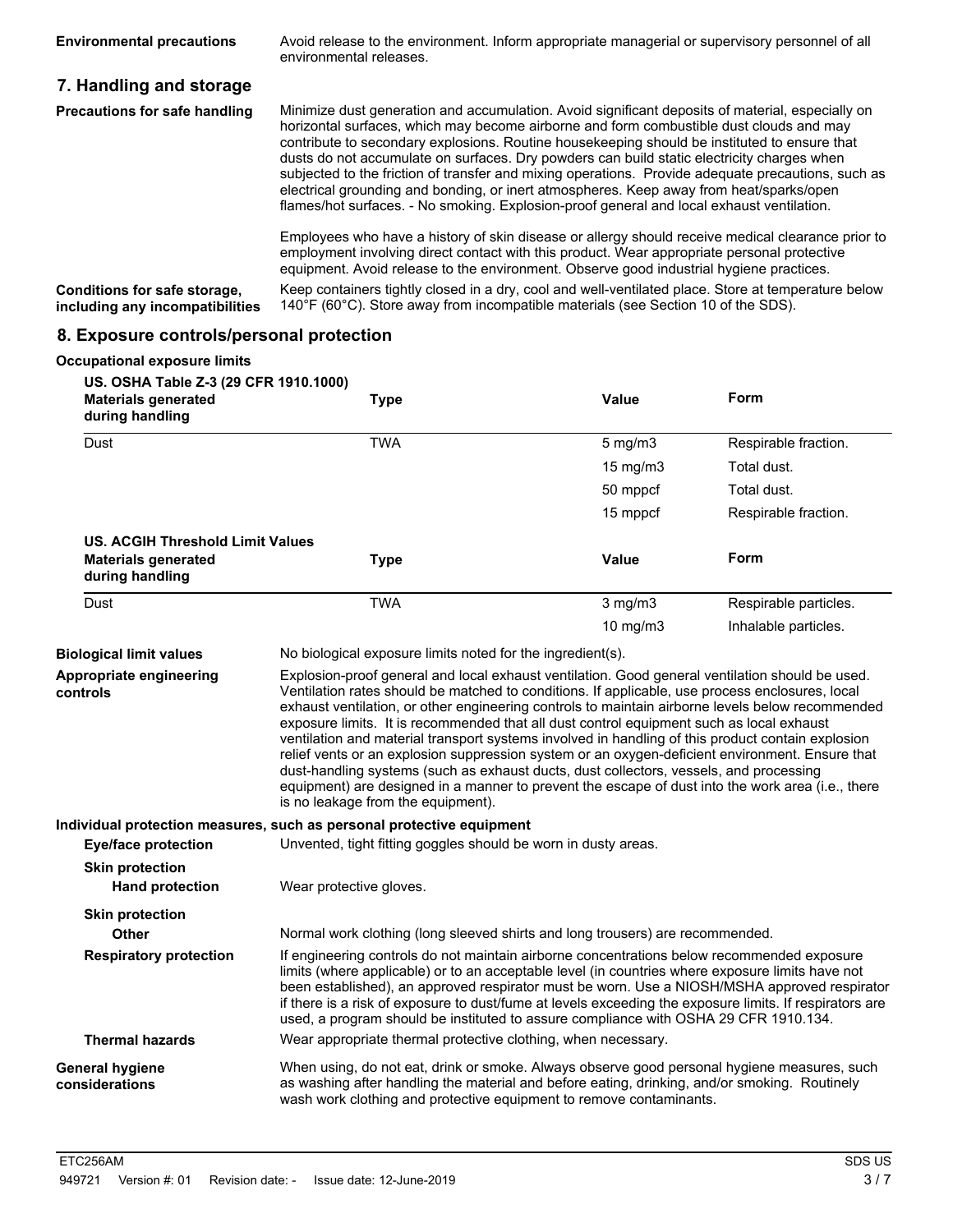### **9. Physical and chemical properties**

| Appearance                                        |                                                                                                                                                                                                                                      |
|---------------------------------------------------|--------------------------------------------------------------------------------------------------------------------------------------------------------------------------------------------------------------------------------------|
| <b>Physical state</b>                             | Solid.                                                                                                                                                                                                                               |
| Form                                              | Textured and soft fibers.                                                                                                                                                                                                            |
| Color                                             | Various.                                                                                                                                                                                                                             |
| Odor                                              | Slight odor of spin finish.                                                                                                                                                                                                          |
| <b>Odor threshold</b>                             | Not available.                                                                                                                                                                                                                       |
| рH                                                | $6.5 \pm 1$ at a concentration 10% (made on the spin finish which is 1% of the fiber)                                                                                                                                                |
| Melting point/freezing point                      | 203 - 261 °F (95 - 127.22 °C) (Surface melting)<br>500 °F (260 °C) (Complete melting)                                                                                                                                                |
| Initial boiling point and boiling<br>range        | Not available.                                                                                                                                                                                                                       |
| <b>Flash point</b>                                | > 650.0 °F (> 343.3 °C) (Setchkin)                                                                                                                                                                                                   |
| <b>Evaporation rate</b>                           | Negligible.                                                                                                                                                                                                                          |
| Flammability (solid, gas)                         | Will burn if involved in a fire. Fine particles may form explosive mixtures with air.                                                                                                                                                |
| Upper/lower flammability or explosive limits      |                                                                                                                                                                                                                                      |
| Explosive limit - lower (%)                       | Not available.                                                                                                                                                                                                                       |
| Explosive limit - upper (%)                       | Not available.                                                                                                                                                                                                                       |
| Vapor pressure                                    | Not available.                                                                                                                                                                                                                       |
| Vapor density                                     | Not available.                                                                                                                                                                                                                       |
| <b>Relative density</b>                           | Not available.                                                                                                                                                                                                                       |
| Solubility(ies)                                   |                                                                                                                                                                                                                                      |
| Solubility (water)                                | $<$ 1 % Negligible.                                                                                                                                                                                                                  |
| <b>Partition coefficient</b><br>(n-octanol/water) | Not available.                                                                                                                                                                                                                       |
| <b>Auto-ignition temperature</b>                  | $> 650$ °F ( $> 343.33$ °C)                                                                                                                                                                                                          |
| <b>Decomposition temperature</b>                  | $>= 572$ °F ( $>= 300$ °C)                                                                                                                                                                                                           |
| <b>Viscosity</b>                                  | Not applicable.                                                                                                                                                                                                                      |
| <b>Other information</b>                          |                                                                                                                                                                                                                                      |
| <b>Density</b>                                    | 1.00 - 1.30 $g/cm3$                                                                                                                                                                                                                  |
| <b>Explosive properties</b>                       | Not explosive.                                                                                                                                                                                                                       |
| <b>Oxidizing properties</b>                       | Not oxidizing.                                                                                                                                                                                                                       |
| <b>Percent volatile</b>                           | $<$ 3 % (Water)                                                                                                                                                                                                                      |
| 10. Stability and reactivity                      |                                                                                                                                                                                                                                      |
| <b>Reactivity</b>                                 | The product is stable and non-reactive under normal conditions of use, storage and transport.                                                                                                                                        |
| <b>Chemical stability</b>                         | Material is stable under normal conditions.                                                                                                                                                                                          |
| <b>Possibility of hazardous</b><br>reactions      | No dangerous reaction known under conditions of normal use.                                                                                                                                                                          |
| <b>Conditions to avoid</b>                        | Keep away from heat, hot surfaces, sparks, open flames and other ignition sources. Avoid<br>temperatures exceeding the decomposition temperature. Contact with incompatible materials.<br>Minimize dust generation and accumulation. |
| Incompatible materials                            | Strong oxidizing agents. Strong acids. Strong bases.                                                                                                                                                                                 |
| <b>Hazardous decomposition</b><br>products        | Decomposition is not expected under normal conditions of use and storage. For hazardous<br>combustion products, see section 5.                                                                                                       |

# **11. Toxicological information**

### **Information on likely routes of exposure**

| Dust may irritate respiratory system. |
|---------------------------------------|
| Dust or powder may irritate the skin. |
| Dust may irritate the eyes.           |
| May cause discomfort if swallowed.    |
|                                       |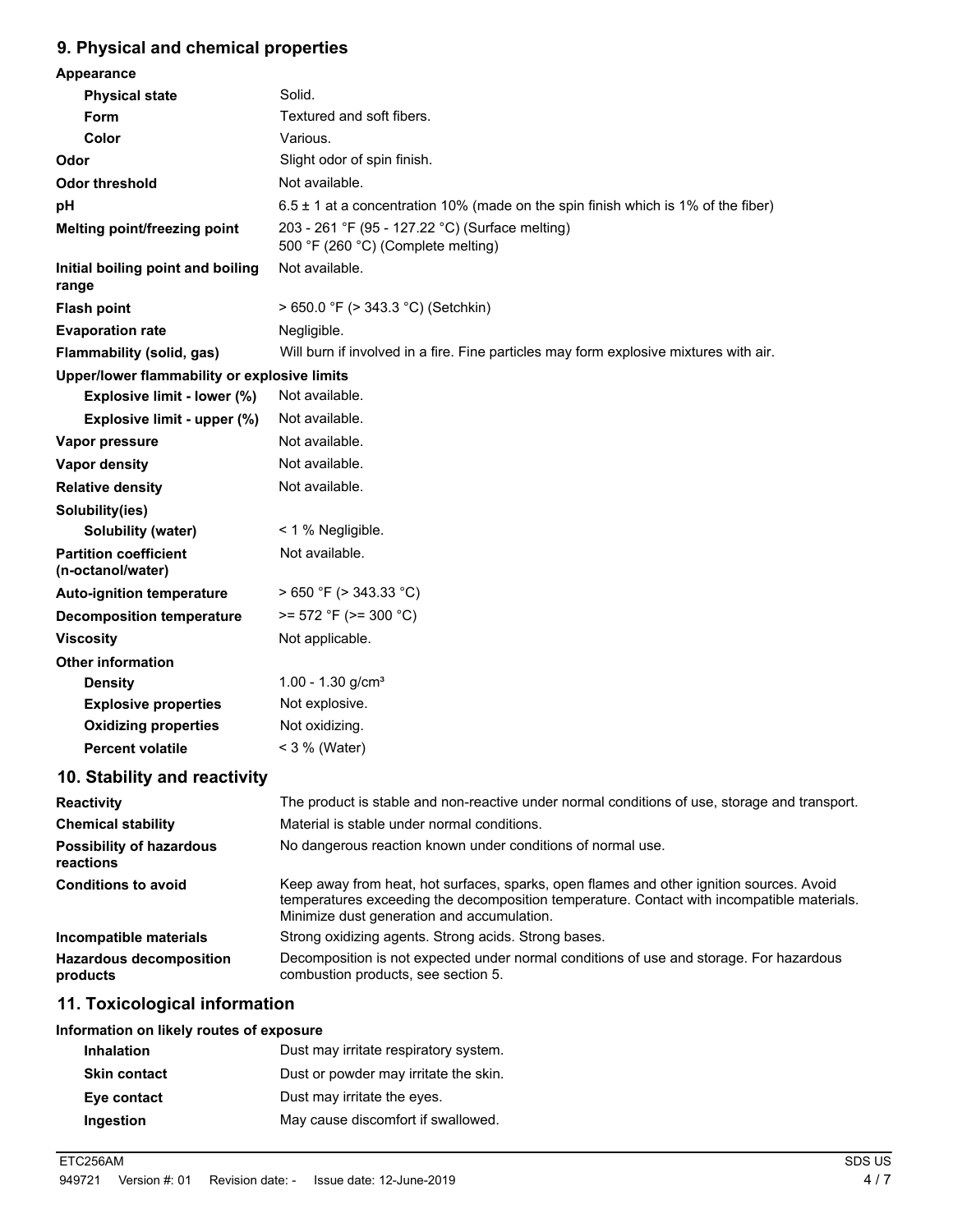| Symptoms related to the<br>physical, chemical and<br>toxicological characteristics | Dusts may irritate the respiratory tract, skin and eyes. May cause allergic skin disorders in<br>sensitive individuals.                                                                                                                                                                                                                           |
|------------------------------------------------------------------------------------|---------------------------------------------------------------------------------------------------------------------------------------------------------------------------------------------------------------------------------------------------------------------------------------------------------------------------------------------------|
| Information on toxicological effects                                               |                                                                                                                                                                                                                                                                                                                                                   |
| <b>Acute toxicity</b>                                                              | Not expected to be acutely toxic.                                                                                                                                                                                                                                                                                                                 |
| <b>Skin corrosion/irritation</b>                                                   | Prolonged skin contact may cause temporary irritation.                                                                                                                                                                                                                                                                                            |
| Serious eye damage/eye<br>irritation                                               | Direct contact with eyes may cause temporary irritation.                                                                                                                                                                                                                                                                                          |
| <b>Respiratory or skin sensitization</b>                                           |                                                                                                                                                                                                                                                                                                                                                   |
| <b>Respiratory sensitization</b>                                                   | Not a respiratory sensitizer.                                                                                                                                                                                                                                                                                                                     |
| <b>Skin sensitization</b>                                                          | Not classified. However: May cause allergic skin disorders in sensitive individuals.                                                                                                                                                                                                                                                              |
| Germ cell mutagenicity                                                             | No data available to indicate product or any components present at greater than 0.1% are<br>mutagenic or genotoxic.                                                                                                                                                                                                                               |
| Carcinogenicity                                                                    | Not classifiable as to carcinogenicity to humans.                                                                                                                                                                                                                                                                                                 |
|                                                                                    | <b>IARC Monographs. Overall Evaluation of Carcinogenicity</b>                                                                                                                                                                                                                                                                                     |
| Not listed.<br><b>NTP Report on Carcinogens</b>                                    |                                                                                                                                                                                                                                                                                                                                                   |
| Not listed.                                                                        | OSHA Specifically Regulated Substances (29 CFR 1910.1001-1053)                                                                                                                                                                                                                                                                                    |
| Not listed.                                                                        |                                                                                                                                                                                                                                                                                                                                                   |
| <b>Reproductive toxicity</b>                                                       | This product is not expected to cause reproductive or developmental effects.                                                                                                                                                                                                                                                                      |
| Specific target organ toxicity -<br>single exposure                                | Not classified.                                                                                                                                                                                                                                                                                                                                   |
| Specific target organ toxicity -<br>repeated exposure                              | Not classified.                                                                                                                                                                                                                                                                                                                                   |
| <b>Aspiration hazard</b>                                                           | Not an aspiration hazard.                                                                                                                                                                                                                                                                                                                         |
| <b>Further information</b>                                                         | No other specific acute or chronic health impact noted.                                                                                                                                                                                                                                                                                           |
| 12. Ecological information                                                         |                                                                                                                                                                                                                                                                                                                                                   |
| <b>Ecotoxicity</b>                                                                 | Toxic to aquatic life with long lasting effects.                                                                                                                                                                                                                                                                                                  |
| Persistence and degradability                                                      | The product is not expected to be biodegradable.                                                                                                                                                                                                                                                                                                  |
| <b>Bioaccumulative potential</b>                                                   | No data available on bioaccumulation.                                                                                                                                                                                                                                                                                                             |
| <b>Mobility in soil</b>                                                            | The product is insoluble in water.                                                                                                                                                                                                                                                                                                                |
| Other adverse effects                                                              | None known.                                                                                                                                                                                                                                                                                                                                       |
| 13. Disposal considerations                                                        |                                                                                                                                                                                                                                                                                                                                                   |
| <b>Disposal instructions</b>                                                       | Collect and reclaim or dispose in sealed containers at licensed waste disposal site. Do not allow<br>this material to drain into sewers/water supplies. Do not contaminate ponds, waterways or ditches<br>with chemical or used container. Dispose of contents/container in accordance with<br>local/regional/national/international regulations. |
| Local disposal regulations                                                         | Dispose in accordance with all applicable regulations.                                                                                                                                                                                                                                                                                            |
| <b>Hazardous waste code</b>                                                        | The waste code should be assigned in discussion between the user, the producer and the waste<br>disposal company.                                                                                                                                                                                                                                 |
| Waste from residues / unused<br>products                                           | Dispose of in accordance with local regulations. Empty containers or liners may retain some<br>product residues. This material and its container must be disposed of in a safe manner (see:<br>Disposal instructions).                                                                                                                            |
| <b>Contaminated packaging</b>                                                      | Since emptied containers may retain product residue, follow label warnings even after container is<br>emptied. Empty containers should be taken to an approved waste handling site for recycling or<br>disposal.                                                                                                                                  |
| 14. Transport information                                                          |                                                                                                                                                                                                                                                                                                                                                   |
| <b>DOT</b>                                                                         |                                                                                                                                                                                                                                                                                                                                                   |
| <b>UN number</b>                                                                   | <b>UN3077</b>                                                                                                                                                                                                                                                                                                                                     |
|                                                                                    |                                                                                                                                                                                                                                                                                                                                                   |

| <b>UN NUMBER</b>           | UNJU <i>LI</i>                                                                                         |
|----------------------------|--------------------------------------------------------------------------------------------------------|
| UN proper shipping name    | Environmentally hazardous substances, solid, n.o.s. (Phosphoric acid, silver sodium zirconium<br>salt) |
| Transport hazard class(es) |                                                                                                        |
| <b>Class</b>               |                                                                                                        |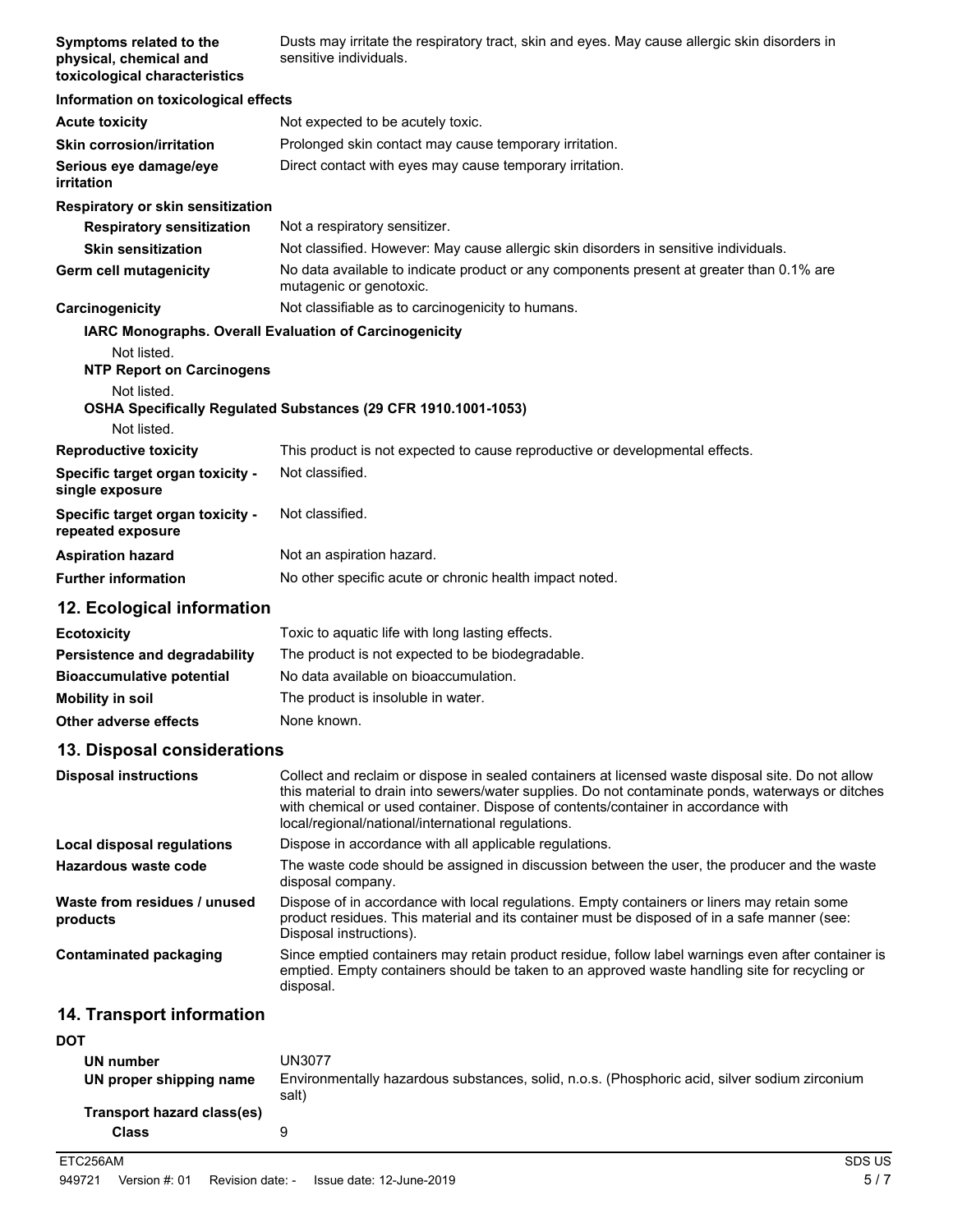| <b>Subsidiary risk</b>                                                                                       | $\overline{\phantom{a}}$                                                                                                           |
|--------------------------------------------------------------------------------------------------------------|------------------------------------------------------------------------------------------------------------------------------------|
| Label(s)                                                                                                     | 9                                                                                                                                  |
| <b>Packing group</b>                                                                                         | III                                                                                                                                |
| <b>Environmental hazards</b>                                                                                 |                                                                                                                                    |
| <b>Marine pollutant</b>                                                                                      | Yes                                                                                                                                |
|                                                                                                              | Special precautions for user Read safety instructions, SDS and emergency procedures before handling.                               |
| <b>Special provisions</b>                                                                                    | 8, 146, 335, A112, B54, IB8, IP3, N20, T1, TP33                                                                                    |
| <b>Packaging exceptions</b>                                                                                  | 155                                                                                                                                |
| Packaging non bulk                                                                                           | 213                                                                                                                                |
| Packaging bulk                                                                                               | 240                                                                                                                                |
| <b>IATA</b>                                                                                                  |                                                                                                                                    |
| <b>UN number</b>                                                                                             | <b>UN3077</b>                                                                                                                      |
| UN proper shipping name                                                                                      | Environmentally hazardous substance, solid, n.o.s. (Phosphoric acid, silver sodium zirconium<br>salt)                              |
| <b>Transport hazard class(es)</b>                                                                            |                                                                                                                                    |
| <b>Class</b>                                                                                                 | 9                                                                                                                                  |
| <b>Subsidiary risk</b>                                                                                       |                                                                                                                                    |
| Label(s)                                                                                                     | 9                                                                                                                                  |
| Packing group                                                                                                | III                                                                                                                                |
| <b>Environmental hazards</b>                                                                                 | Yes                                                                                                                                |
| <b>ERG Code</b>                                                                                              | 9L                                                                                                                                 |
|                                                                                                              | Special precautions for user Read safety instructions, SDS and emergency procedures before handling.                               |
| <b>IMDG</b>                                                                                                  |                                                                                                                                    |
| <b>UN number</b>                                                                                             | <b>UN3077</b>                                                                                                                      |
| UN proper shipping name                                                                                      | ENVIRONMENTALLY HAZARDOUS SUBSTANCE, SOLID, N.O.S. (Phosphoric acid, silver<br>sodium zirconium salt)                              |
| <b>Transport hazard class(es)</b>                                                                            |                                                                                                                                    |
| <b>Class</b>                                                                                                 | 9                                                                                                                                  |
| <b>Subsidiary risk</b>                                                                                       |                                                                                                                                    |
| <b>Packing group</b><br><b>Environmental hazards</b>                                                         | Ш                                                                                                                                  |
| <b>Marine pollutant</b>                                                                                      | Yes                                                                                                                                |
| <b>EmS</b>                                                                                                   | F-A, S-F                                                                                                                           |
|                                                                                                              | Special precautions for user Read safety instructions, SDS and emergency procedures before handling.                               |
| Transport in bulk according to<br>Annex II of MARPOL 73/78 and<br>the IBC Code                               | Not applicable.                                                                                                                    |
| 15. Regulatory information                                                                                   |                                                                                                                                    |
| <b>US federal regulations</b>                                                                                | This product is an article pursuant to 29 CFR 1910.1200 and, as such, is not subject to the OSHA<br>Hazard Communication Standard. |
|                                                                                                              | TSCA Section 12(b) Export Notification (40 CFR 707, Subpt. D)                                                                      |
| Not regulated.                                                                                               | <b>CERCLA Hazardous Substance List (40 CFR 302.4)</b>                                                                              |
| Not listed.<br><b>SARA 304 Emergency release notification</b>                                                |                                                                                                                                    |
| Not regulated.                                                                                               | OSHA Specifically Regulated Substances (29 CFR 1910.1001-1053)                                                                     |
| Not listed.                                                                                                  |                                                                                                                                    |
|                                                                                                              |                                                                                                                                    |
| <b>Toxic Substances Control Act (TSCA)</b>                                                                   | This product is considered an article and is not subject to TSCA<br>requirements.                                                  |
| Superfund Amendments and Reauthorization Act of 1986 (SARA)<br><b>SARA 302 Extremely hazardous substance</b> |                                                                                                                                    |
| Not listed.                                                                                                  |                                                                                                                                    |
| SARA 311/312 Hazardous<br>chemical                                                                           | Yes                                                                                                                                |
| <b>Classified hazard</b><br>categories                                                                       | Combustible dust                                                                                                                   |